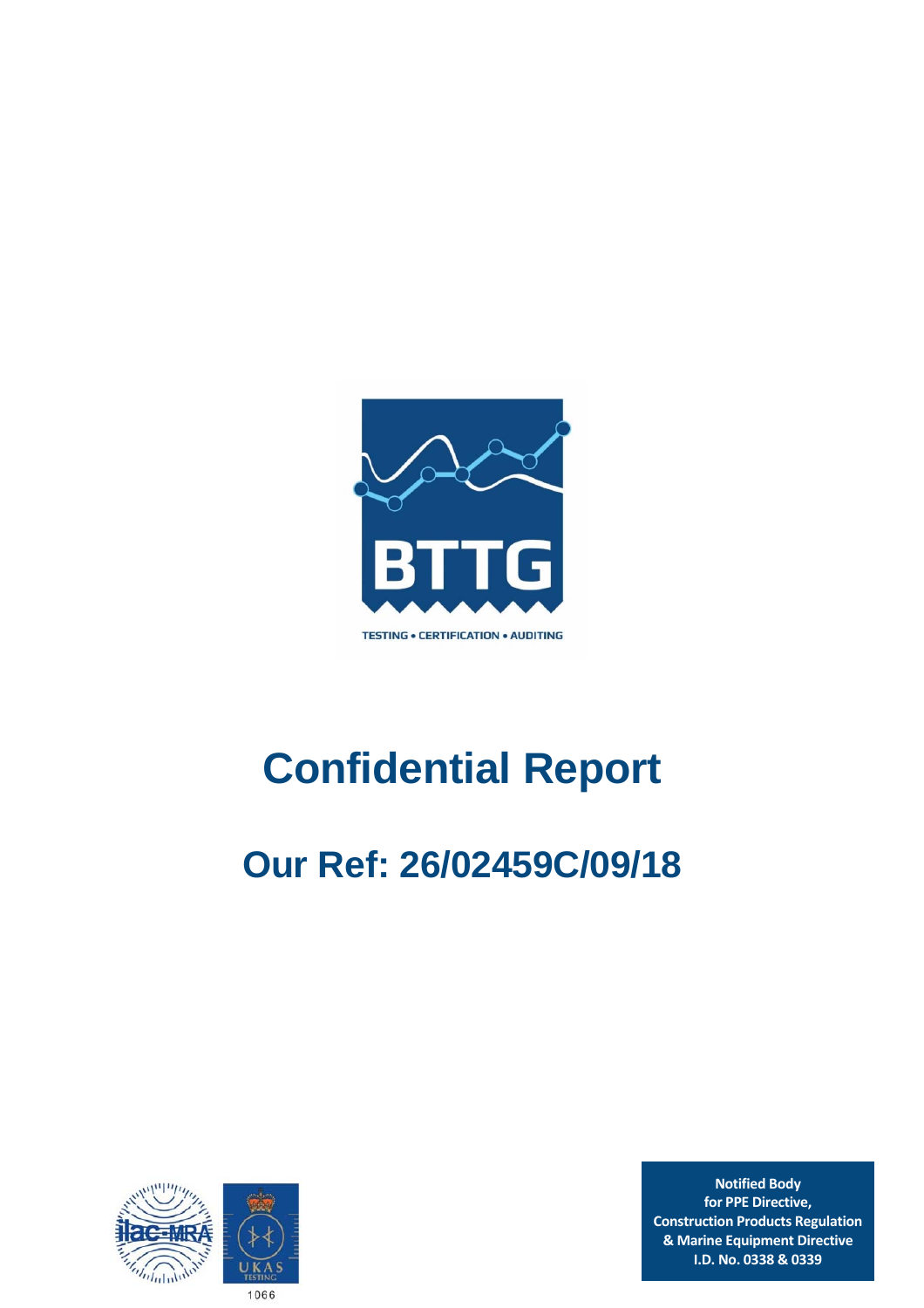|                                           | Wira House, West Park Ring Road, Leeds, LS16 6QL, UK.<br>Telephone: +44 (0) 113 259 1999<br>Email: info@bttg.co.uk<br>Website: www.bttg.co.uk |  |  |
|-------------------------------------------|-----------------------------------------------------------------------------------------------------------------------------------------------|--|--|
|                                           | 01 October 2018<br>Date:                                                                                                                      |  |  |
|                                           | Our Ref:<br>26/02459C/09/18<br>Your Ref:                                                                                                      |  |  |
| <b>TESTING • CERTIFICATION • AUDITING</b> | $1$ of $5$<br>Page:                                                                                                                           |  |  |
| Client:                                   | Carpets International Thailand<br>2054 New Petchburi Road<br>Bangkapi<br>Huaykwang<br>Bangkok 10310<br>Thailand                               |  |  |
| Job Title:                                | Fire Test on One Sample of Carpet Tiles                                                                                                       |  |  |
| Client's Order No:                        |                                                                                                                                               |  |  |
| Date of Receipt:                          | 17 September 2018                                                                                                                             |  |  |
| Description of Sample(s):                 | One sample of carpet tiles, reference; Machine Tufted Carpet Tile; EcoSoft<br>Backing; 100% Nylon SDN 14oz per sq.m                           |  |  |
| Work Requested:                           | We were asked to make the following test(s):<br>BS EN ISO 9239-1                                                                              |  |  |

Note: This report relates only to the samples submitted and as described in the report.

\* subcontracted test, UKAS accredited

\*\* subcontracted test, EN ISO/IEC 17025 accredited

\*\*\* not UKAS accredited

Shirley® Technologies Limited. Registered Office: Wira House, West Park Ring Road, Leeds, LS16 6QL. A company registered in England & Wales with company number 04669651. VAT Number GB 816764800. BTTG™ and Shirley® are trade names of Shirley Technologies Limited The supply of all goods and services is subject to our standard terms of business, copies of which are available on request. Our laboratories are accredited to EN ISO/IEC 17025.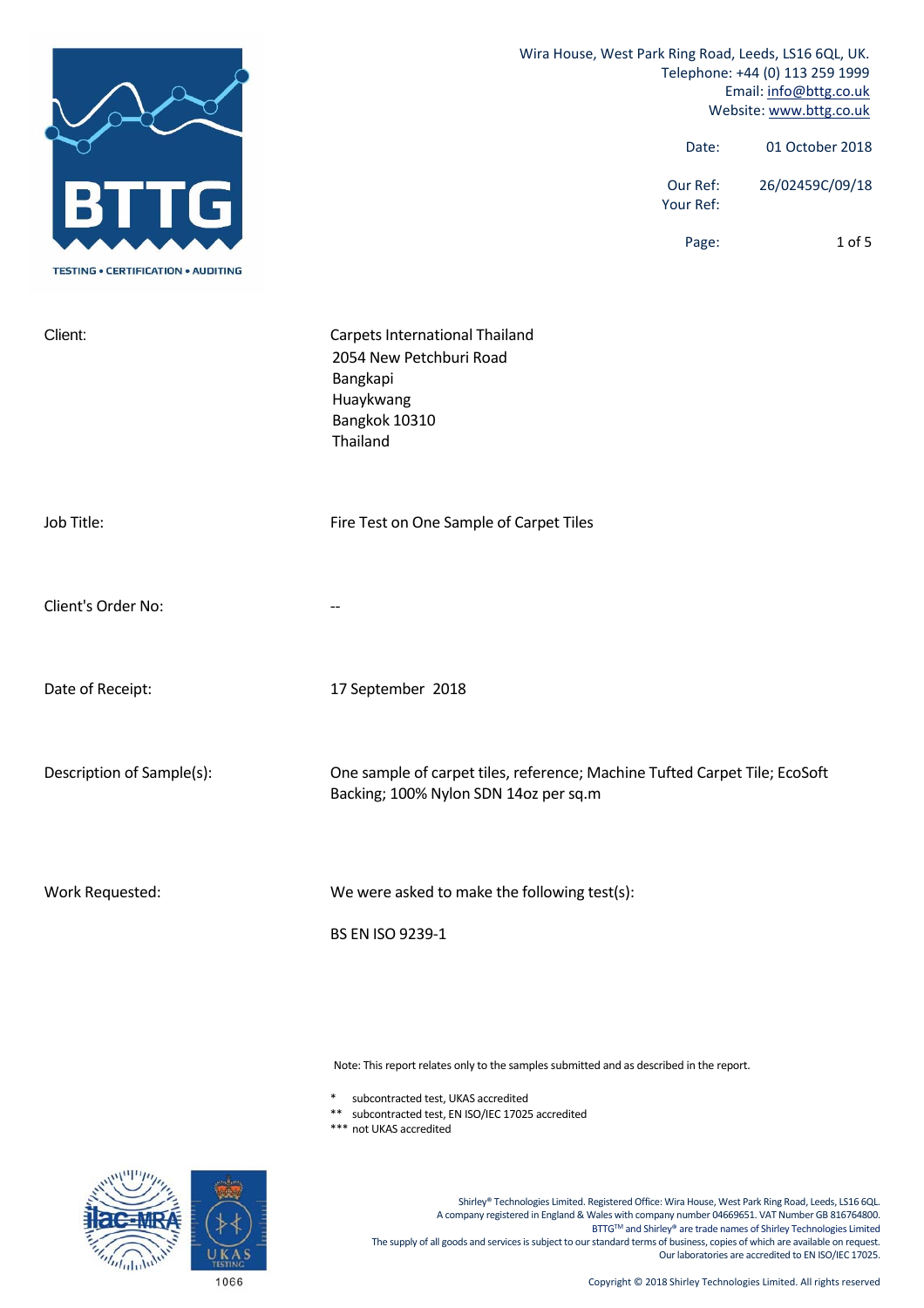

Wira House, West Park Ring Road, Leeds, LS16 6QL, UK. Telephone: +44 (0) 113 259 1999 Email: info@bttg.co.uk Website: www.bttg.co.uk

> Date: 01 October 2018 Our Ref: 26/02459C/09/18 Your Ref: Page: 2 of 5

**Client: Carpet International Thailand** 

#### **FIRE TESTS ACCORDING TO BS EN ISO 9239‐1:2010 Reaction to fire tests for Floorings ‐ Part 1: Determination of the burning behaviour using a radiant heat source (ISO 9239‐1:2010)**

#### **Date of Test: 01/10/2018**

#### **Conditioning**

The specimens were conditioned in accordance with BS EN 13238:2010. The substrate used was a fibre cement board (ISO 390) with a thickness of (6±1)mm and a density of (1,800±200) Kg/m<sup>3</sup> representing the standard substrate of Class A1<sub>fl</sub> or A2<sub>fl</sub>.

#### **Procedure**

The test was carried out in accordance with BS EN ISO 9239-1. The sponsor sampled and cut the specimens to the dimensions stated.

Specimens were individually placed in the combustion chamber and allowed to preheat for two minutes under a radiant panel, which gives an imposed radiant flux ranging from approximately 11 kW/m<sup>2</sup> to 1 kW/m<sup>2</sup> along the specimen.

The pilot flame used wasthe line burner as described and was applied to the surface of the specimen for 10 minutes and then removed.

The flame front was measured at the end of the test or at 30 minutes if applicable.

Test termination was considered to be when the flame front self extinguished or at 30 minutes, which ever is the sooner.

The heat flux from the panel incident on the specimen when self extinguished or at 30 minutes (critical heat flux CHF or HF‐ 30) was calculated from a prior calibration.

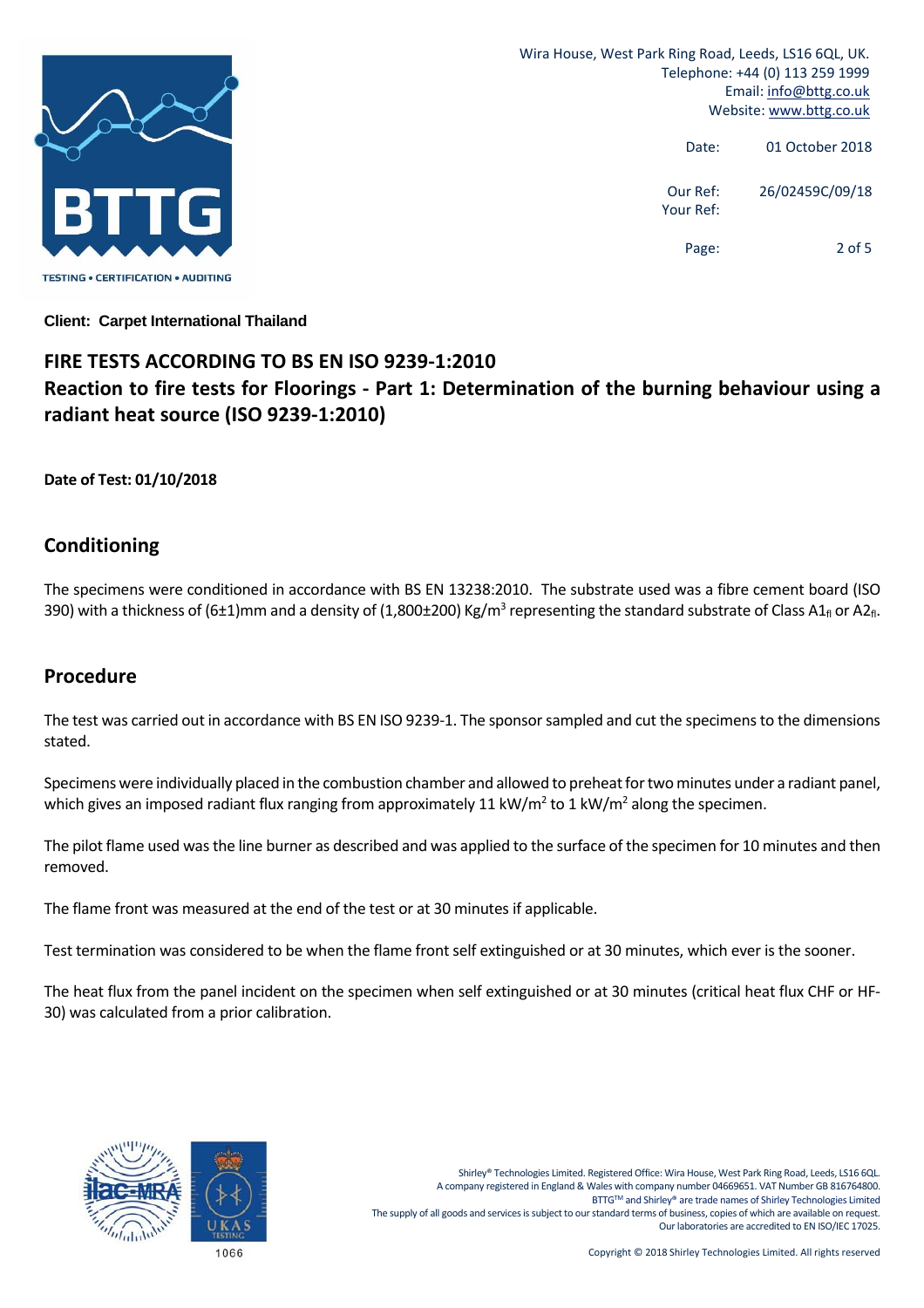

#### **Client: Carpet International Thailand**

#### **Results**

The test results relate to the behaviour of the test specimens of a material under the particular conditions of test; they are not intended to be the sole criterion for assessing the full potential fire hazard of the materials in use.

| Specimen               | Direction of   |         | <b>Smoke Obscuration</b> | Maximum                            | <b>Critical Heat</b> | Duration of    |
|------------------------|----------------|---------|--------------------------|------------------------------------|----------------------|----------------|
| <u>No.</u>             | specimen       | Max $%$ | $%x$ min                 | Flame front<br>(mm)                | Flux ( $kW/m2$ )     | Flaming (sec)  |
| 1                      | Machine        | 37      | 94                       | 240                                | 8.3                  | 739            |
| 2                      | Across         | 34      | 121                      | 240                                | 8.3                  | 720            |
| 3                      | Machine        | 33      | 152                      | 240                                | 8.3                  | 728            |
| 4                      | Machine        | 40      | 159                      | 240                                | 8.3                  | 731            |
| Mean of 3<br>specimens | Machine        | 37      | 135                      | 240                                | 8.3                  | 733            |
| Distance               |                |         |                          | Time for each specimen to burn (s) |                      |                |
| Burnt (mm)             | $\overline{1}$ |         | $\overline{2}$           | $\overline{3}$                     |                      | $\overline{4}$ |
| 50                     | 191            |         | 212                      | 187                                |                      | 186            |
| 100                    | 274            |         | 280                      | 243                                |                      | 243            |
| 150                    | 351            |         | 352                      | 309                                |                      | 307            |
| 200                    | 448            |         | 490                      | 421                                |                      | 431            |

#### **Observations**

The tests were carried out in accordance with the standard in relation to carpet tiles which means that the first cross join was situated at 250mm from the zero point. It was commented on the test that the material shrunk back at this join and that because of the gap produced the flame did not progress beyond the join. However, had the flame propagated across the join then the results would have been lower.

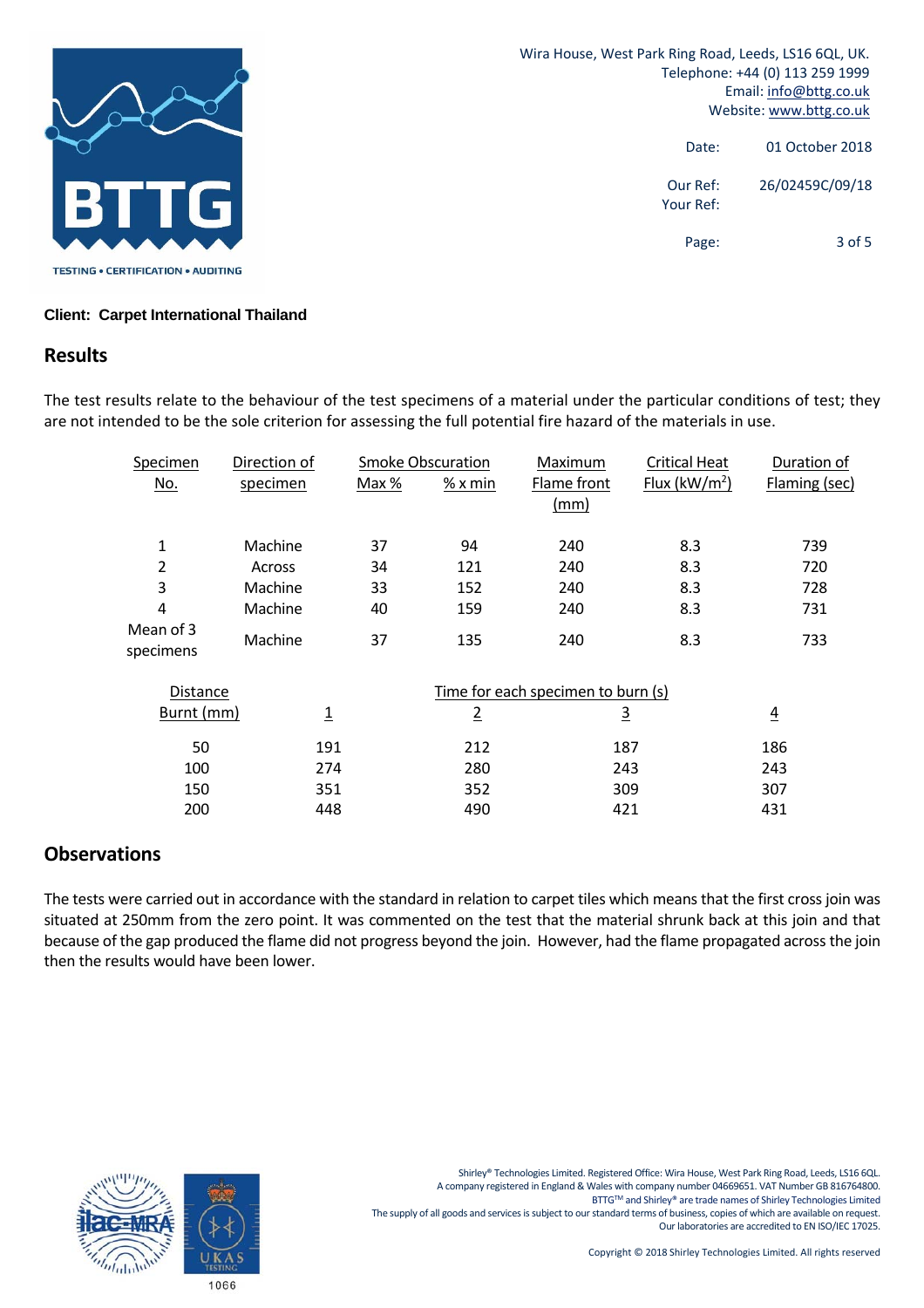

Wira House, West Park Ring Road, Leeds, LS16 6QL, UK. Telephone: +44 (0) 113 259 1999 Email: info@bttg.co.uk Website: www.bttg.co.uk

| 01 October 2018 | Date:                 |
|-----------------|-----------------------|
| 26/02459C/09/18 | Our Ref:<br>Your Ref: |
| 4 of 5          | Page:                 |

#### **Client: Carpet International Thailand**

#### **Note**

One specimen was initially tested in each direction and whichever direction gave the worst result a further two specimens were tested. Only the results of the 3 specimens in the same direction were used to calculate the mean results.

The specimens of floor covering were tested loose laid onto a 6mm fibre cement board as defined in BS EN 13238:2010.

Enquiries concerning this report should be addressed to Customer Services..